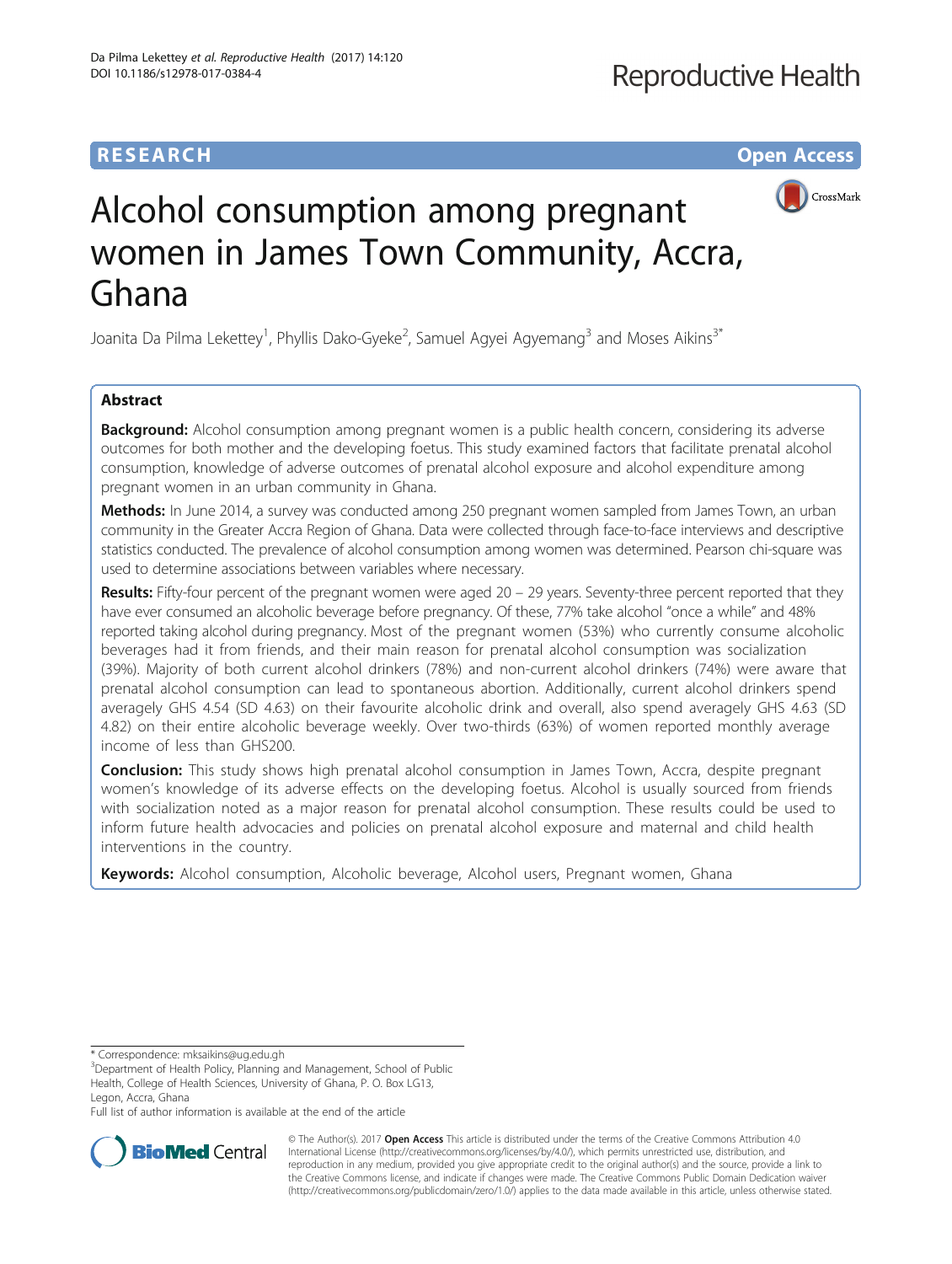## Plain English Summary

The consumption of alcohol during pregnancy is recognized as harmful and a global health problem. This practice is known to predispose the unborn child to premature delivery, low birth weight and fetal alcohol syndrome. We study pregnant women in James Town, Accra, Ghana because of its populated settings, high fertility rate among the youth of this population, as well as its cosmopolitan nature. Health literacy where pregnant women have the capacity to obtain, process, and understand basic health information and services needed to make appropriate health decision may be an important factor in understanding the harmful use of alcohol during pregnancy.

Cross-sectional data were analysed. A sample size of 250 pregnant women were involved, more than half of the respondents were unmarried (68.4%) and 60.4% of the women were petty traders.

The findings revealed that almost half of women consume alcohol during pregnancy, the main source for their alcoholic beverage is through friends and majority of the pregnant women are aware that prenatal alcohol consumption can lead to spontaneous abortion, still birth, low birth weight and mental disability.

In conclusion, though majority of respondents who drank alcohol knew the harmful effects of prenatal alcohol consumption, they continued to drink during pregnancy. The challenge is to develop effective health promotion messages to reach women of child-bearing age so they can make informed decisions regarding alcohol consumption during pregnancy.

## Background

Alcohol consumption during pregnancy has been a public health concern, considering its possible adverse outcomes for both mother and developing foetus [\[1](#page-6-0)–[4](#page-6-0)]. Prenatal alcohol consumption comprises the drinking of any alcoholic beverage during pregnancy or before pregnancy is noticed [[5\]](#page-6-0); that is the entire period within which a mother carries an embryo through its developmental stages [\[6](#page-6-0)]. Although this stage is often characterised by several unfavourable health conditions (e.g. acid reflux, constipation, nausea and vomiting among other symptoms) there is caution against the use of some substances, including alcohol [[6\]](#page-6-0). Studies have observed the possible harmful effects of alcohol on pregnancy, including premature delivery, structural malformations, pre- and post-natal growth retardation, central nervous system damage, hyperactivity and attention problems, increased risk of sudden infant death syndrome, low birth weight, and learning and memory deficits [\[5](#page-6-0), [7](#page-6-0)–[10\]](#page-7-0). A study found that exposure to heavy drinking (over 48–60 g. ethanol/day) may cause fetal alcohol syndrome [[11\]](#page-7-0). For maternal health, studies have found a relationship between alcohol consumption and

spontaneous abortion [[5, 7, 8](#page-6-0)]. It is worthy to note that whereas some of these outcomes may be reversible through interventions, others may not.

The need to address prenatal alcohol consumption has become key considering the observed increasing trend of harmful alcohol consumption among women. The WHO Global Disease Burden Report (2015) indicated that from the year 2000 to 2012, there was about a 30% increase in deaths from alcohol use disorders among females [[2\]](#page-6-0). This increase observed among women is double the overall increase (15%), and much higher than increases reported among men (12%). A literature review in France found the prevalence of alcohol use during pregnancy ranged from 12% to 63% [[12\]](#page-7-0), and 22% in Netherlands [\[13](#page-7-0)]. Recent studies conducted among sub-Saharan African (SSA) women show a similar pattern of increasing rates of alcohol consumption [[1](#page-6-0), [3](#page-6-0)].

The Ghana Demographic and Health Survey estimates the median age at first birth among women age 25-49 at 21.4 years [\[14\]](#page-7-0). In Ghana, Asamoah and Agardh (2012) reported a positive association between alcohol consumption and the risk of maternal deaths from induced abortion [[7\]](#page-6-0). Unfortunately, abortion has been identified as one of the leading direct obstetric causes of the rather high maternal mortality rates in Ghana [\[15\]](#page-7-0).

The far-reaching effects of prenatal alcohol consumption call for global and country specific policy interventions to curb harmful alcohol use during pregnancy. In 2008, the first national alcohol policy for Ghana was drafted. Following this, the government has put in a lot of effort to control alcohol consumption and to reduce the harm to high-risk populations [\[16\]](#page-7-0). The ability to develop relevant policies that can be implemented across the country requires a better understanding of prenatal alcohol consumption patterns across Ghana. Although another study suggests the prevalence of maternal alcohol use among rural populations in Ghana [\[17\]](#page-7-0), much is not known about urban populations. The general objective of the study was to assess alcohol consumption among pregnant women in an urban community, James Town, specifically to determine prevalence, knowledge on effects of alcohol in pregnancy, reasons and factors associated with prenatal alcohol ingestion and types of alcoholic beverages consumed by pregnant women in James Town.

## Methods

## Study design and population

This was a quantitative and cross-sectional study conducted among pregnant women in James Town, an urban community in central Accra. James Town is located within Asheidu Keteke Sub metro in the Greater Accra Region, Ghana. Ashiedu Keteke Sub Metro which is located at the centre of Accra Metropolitan Assembly is the smallest yet the most populated in the Accra Metropolis.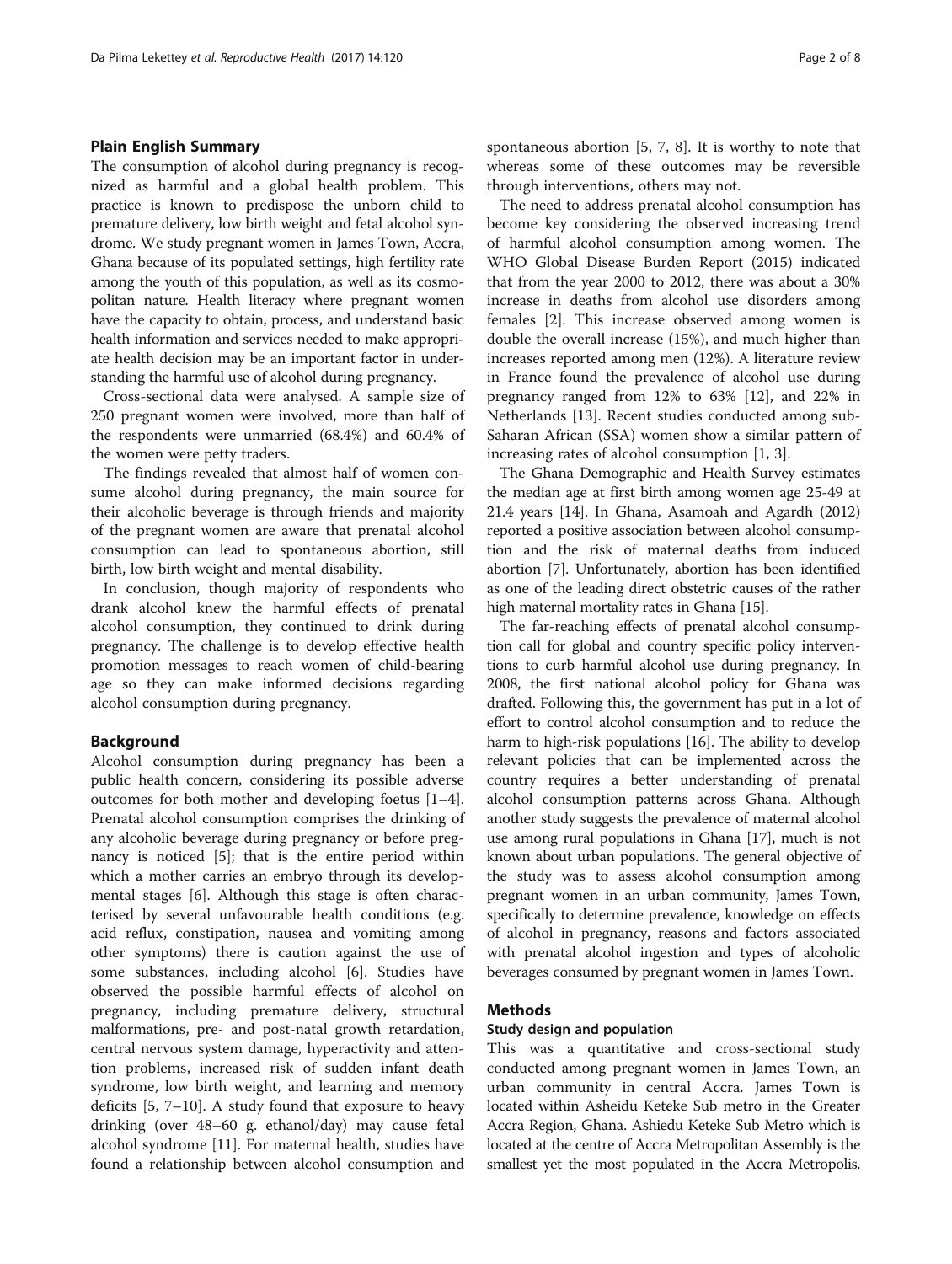The population of the Sub Metro is a mixture of traditional indigenous Gas and migrant population from various parts of the country. The major occupation within the traditional areas is fishing. Their women are mostly fish mongers and petty traders [\[18\]](#page-7-0). James Town is one of the communities in Asheidu Keteke with neighbourhoods such as Pilla Enyo, Palladium day care and Kofi Oku. The major health problems in Ashiedu Keteke include; poor environmental sanitation, overcrowding, as well as other common diseases [[19](#page-7-0)]. Ussher Polyclinic, Princess Marie Louise Hospital (PML), Makola Clinic, James Town Maternity, Beach Clinic, Ghana Post Clinic, Fire Medical Centre and Judicial Clinic provide public health care services to the people of Ashiedu Keteke and beyond. In addition, there are thirteen private health facilities which also supplement health care services to the populace. The study population are women within the reproductive age group (18-49 years) who are pregnant and living within the James Town Community. The total population of James Town Community is estimated to be 15,771 [[20](#page-7-0)] and total expected pregnancy is 4% of the total population. A study in the UK showed that the density of youth-orientated bars and clubs influence the volume of alcohol intake especially among the youth [[21](#page-7-0)]. The setting was selected for the study because of its cosmopolitan nature with a lot of small drinking bars and spots.

## Sample size determination and sampling

The estimated population of pregnant women in James Town is about 630.Cochran [\[22\]](#page-7-0) estimates the sample size from the population as follows:

$$
n=\frac{z^2p(1-p)}{d^2}
$$

Where.

- n = sample size.
- z = the confidence interval.
- p = prevalence rate.
- $d =$  margin of error.

Assuming an expected prevalence rate of 50% to be able to detect statistically significant association within a 5% margin of error at 95% confidence interval, the sample size, n was determined.

$$
n = \frac{1.96^2 \times 0.5(1-0.5)}{0.05^2}
$$
  
n = 384.12

Therefore using the finite population correction factor with the formula given as:

$$
\frac{n}{1 + \frac{n}{N}}
$$
  

$$
\frac{384}{\left(1 + \frac{384}{630}\right)}
$$
  
= 238.5

Approximated to 250.

Simple random sampling was used to sample the pregnant women. We randomly selected one neighbourhood in the community (Pilla Enyo) as the starting point. A pen was tossed and the direction of the head of the pen was used to select the first house. After a pregnant woman in a selected house is identified, she consents and is interviewed. Pregnancy was confirmed by observation and through word of mouth by sampled women themselves. Pregnant women were obtained in the following neighbourhoods in James Town - Pilla Enyo, Kofi Oku, Binney Villa, Keta House andJames Town Maternity area.

## Data collection

The fieldwork was done within a period of two weeks (7th June, 2014 to 21st June, 2014). Structured questionnaires were administered to pregnant women who consented. A total of 256 questionnaires were administered, out of which 250 were valid representing a response rate of 97.66%. The questionnaire covered the socio-demographic characteristics, alcohol consumption, duration of pregnancy, frequency of alcohol consumption, types of alcohol consumed, facilitators of alcohol consumption, knowledge of adverse effect of parental alcohol exposure and cost of alcoholic beverages. A structured questionnaire was used for data collection. It consisted of closed ended questions. The structured questionnaire was pretested on a sample of 20 pregnant women to find out difficulties in understanding the meaning of the questions and to estimate the amount of time to answer all the questions. Alcohol consumed was not measured in this study. Respondents were asked on average the number of tots or bottles they consumed per day. A tot of an alcoholic beverage is equivalent to 30mls. A bottle of alcoholic beer could be either 350mls or 500mls of an alcoholic beverage. However, the questionnaire did not indicate if the bottle of alcohol consumed was 350mls or 500mls. Face-to-face interviews were conducted in the popular local language (Ga), and translated back into English. Interviews took an average of 25 min.

## Data analysis

Descriptive statistics were conducted to determine prevalence of alcohol consumption among women. The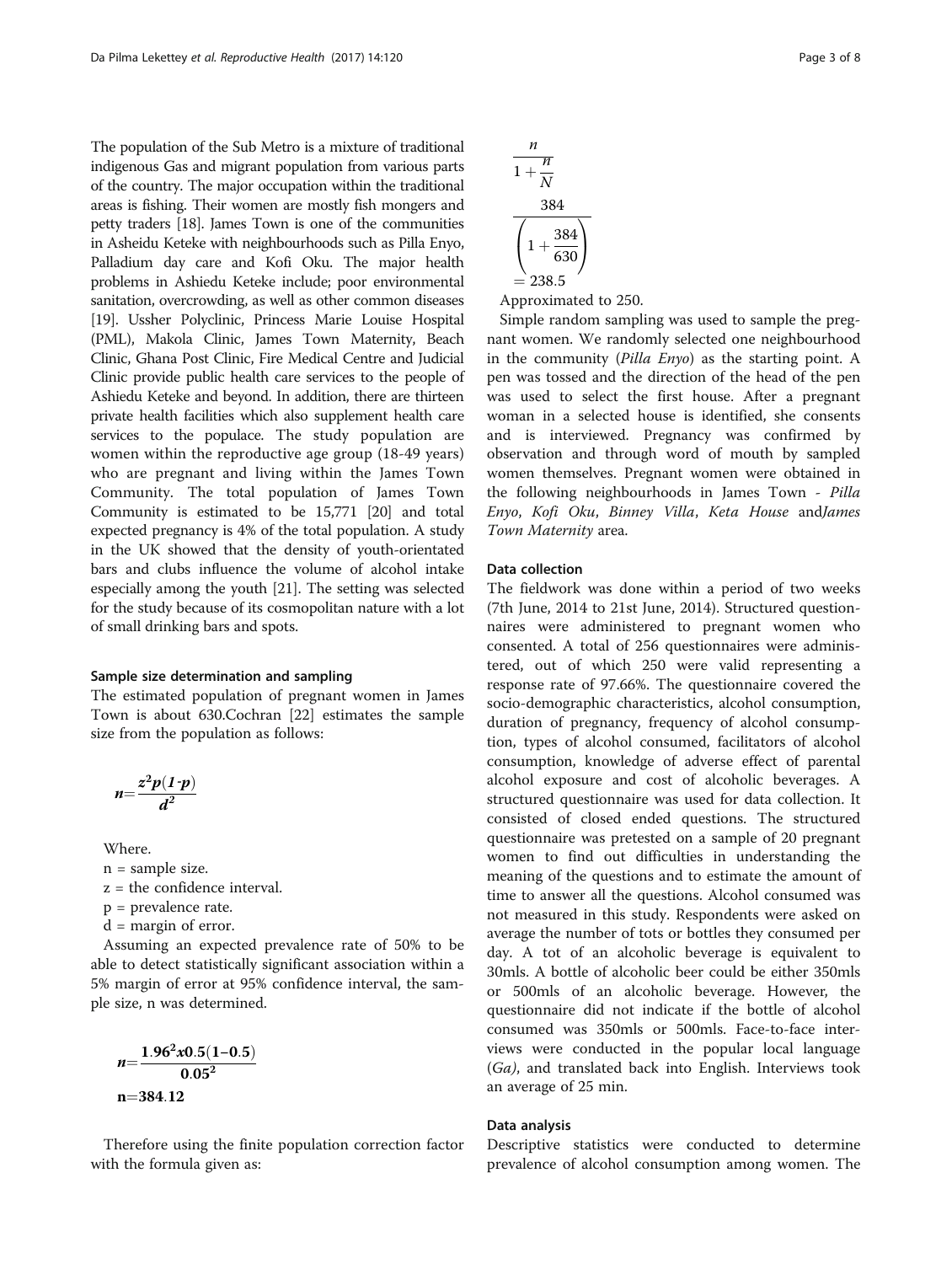knowledge on the adverse effects of prenatal alcohol exposure and expenditure on alcohol and food were analysed according to current alcohol users and noncurrent alcohol users. Data entry and analysis were done using Epi Info Version 7 and Microsoft excel. Pearson chi square was used to determine associations between expenditure on food by alcohol and non-alcohol drinkers.

## Results

## Socio-demographic characteristics of pregnant women

Majority 134 (54%) of the respondents were between 20 and 29 years, unmarried 171 (70%), petty traders 151 (60%) and those who had attained Junior Secondary Education 100 (40%). Eighty-four percent of the respondents were Christians and over two-thirds 123 (63%) of them earned monthly average income of less than GHS200. Overall 120 (48%) of the pregnant women indicated consuming alcoholic beverage during their current pregnancy. While 51 (42.5%) of pregnant women in age group 18 years or less indicated prenatal alcohol consumption, 5 (4.2%) of the pregnant women who are 35 years and above admitted consuming alcohol in their current pregnancy. Prevalence of prenatal alcohol consumption among pregnant women with no formal education was 22 (18.3%) and 9 (7.5%) among pregnant women with secondary or tertiary education. While the entire traditionalist group indicated prenatal alcohol consumption, 96 (80%) and 7 (5.8%) of pregnant women who consumed alcohol were Christians and Muslims respectively (Table 1).

## Alcohol consumption among pregnant women

About 183 (73%) of the pregnant women were reported to have ever consumed alcoholic beverage before pregnancy. The average number of bottles of alcoholic beverage consumed per day was 1.2 (SD 0.7) while the average number of tots consumed per day was 1.4 (SD 0.5). Table [2](#page-4-0) shows that pregnant women consumed alcohol "once a while" (77%) whilst others consumed alcohol weekly (14%) and daily 17 (9%). Almost half 120 (48%) reported taking alcohol during pregnancy. Of these, 65 (54%) consumed alcohol once a while, others consumed it weekly (38%) and some (8%) daily. Most pregnant women consumed Guinness or beer 72 (60%), pito 18 (15%), spirits/gin/bitters 13 (11%), palm wine/ other wines 9 (8%) and Akpeteshie (7%). Most of the pregnant women were in their third trimesters 54 (45%) whilst 17 (14.2%) and 49 (40.8%) were in their first and second trimesters respectively.

## Facilitators of alcohol consumption among pregnant women

Most of the pregnant women 97 (53%) who currently consume alcoholic beverage sourced it from friends.

|                                            | $N = 250$  | $N = 120$ |  |
|--------------------------------------------|------------|-----------|--|
| Age (years):                               |            |           |  |
| < 19                                       | 56 (22.4)  | 51(42.5)  |  |
| $20 - 24$                                  | 66 (26.4)  | 37(30.8)  |  |
| $25 - 29$                                  | 68 (27.2)  | 16(13.3)  |  |
| $30 - 35$                                  | 36 (14.4)  | 11(9.2)   |  |
| $35+$                                      | 24 (9.6)   | 5(4.2)    |  |
| Marital status:                            |            |           |  |
| Married                                    | 79 (31.6)  | 37(30.8)  |  |
| Unmarried                                  | 171 (68.4) | 83(69.2)  |  |
| Education:                                 |            |           |  |
| No education                               | 32 (12.8)  | 22(18.3)  |  |
| Primary                                    | 91 (36.4)  | 49(40.8)  |  |
| Junior High School                         | 100(40.0)  | 40(33.3)  |  |
| Senior High School/<br>Vocational/Tertiary | 27 (10.8)  | 9(7.5)    |  |
| Occupation:                                |            |           |  |
| Petty Trader                               | 151 (60.4) | 77(64.2)  |  |
| Artisan                                    | 33 (13.2)  | 16(13.3)  |  |
| Civil Servant                              | 7(2.8)     | 2(1.7)    |  |
| Unemployed                                 | 53 (21.2)  | 20(16.7)  |  |
| Other                                      | 6(2.4)     | 5(4.2)    |  |
| Religion:                                  |            |           |  |
| Christian                                  | 210 (84.0) | 96(80)    |  |
| Muslim                                     | 21(8.4)    | 7(5.8)    |  |
| Traditionalist                             | 12 (4.8)   | 12(10)    |  |
| No religion                                | 7(2.8)     | 5(4.2)    |  |
| Income <sup>a</sup> (GHS)                  |            |           |  |
| < 200                                      | 123(63.1)  | 63(66.3)  |  |
| > 200                                      | 72 (36.9)  | 32(33.7)  |  |

<sup>a</sup>Only 195 pregnant women reported income

Over 62 (33%) sourced it themselves whilst 20 (11%) indicated that their spouse or boyfriends bought it for them. For majority of the pregnant women, 65 (55%) affirmed they consume alcoholic beverage at home, about 31 (26%) consume at drinking spots, 13 (11%) consume at naming ceremonies and 7 (6%) at funeral ceremonies.

## Reasons for alcohol consumption among pregnant women

Table [3](#page-4-0) shows the main reasons for pre-natal alcohol consumption among pregnant women included socialization/excited/way of life 47 (39%), and aided in managing life pressure/stress/unemployment 18 (15%). More women 42 (35%) also chose to drink because they

Table 1 Socio-demographic characteristics of pregnant women Characteristics Number (%) Current alcohol users (%)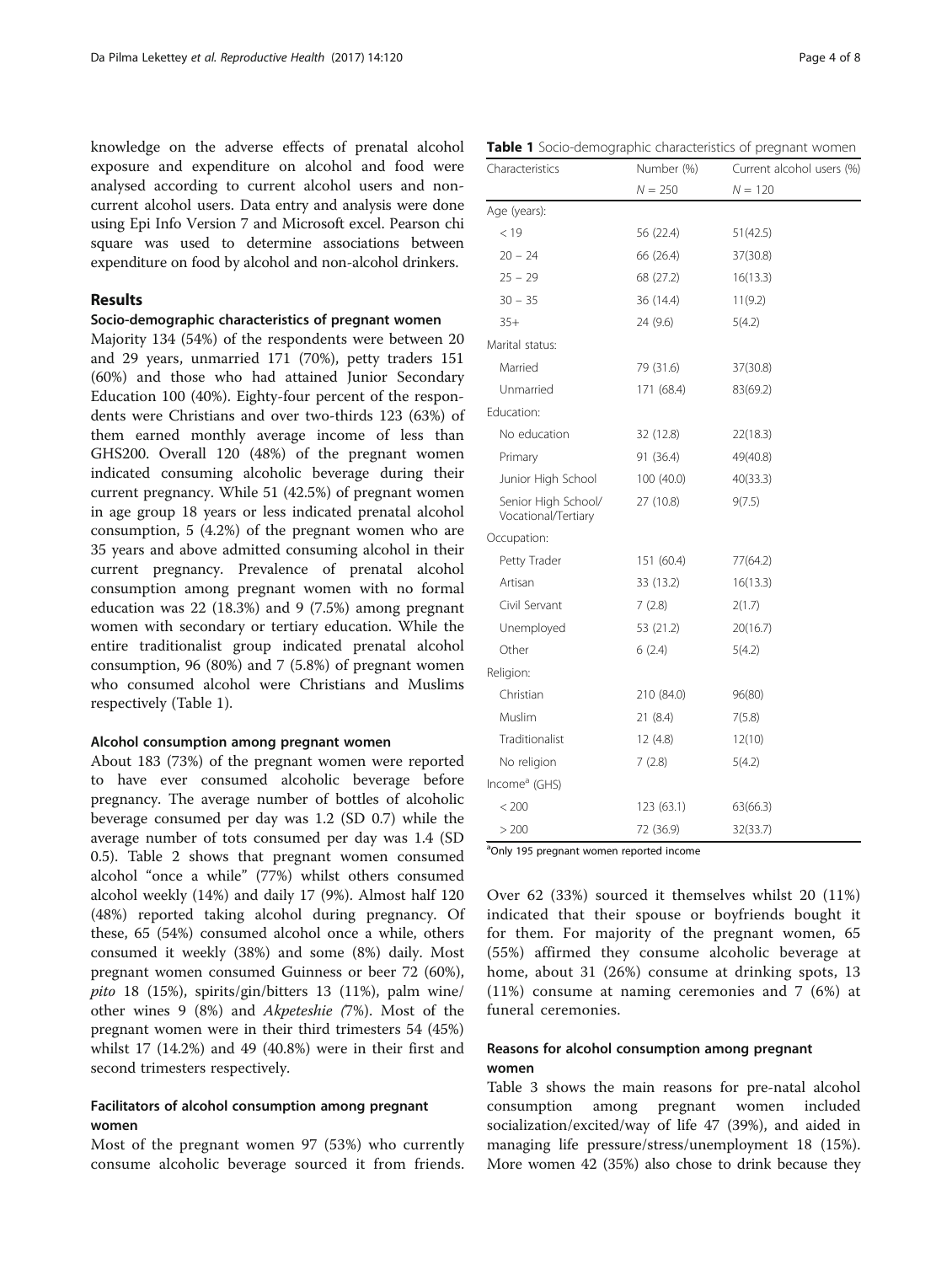<span id="page-4-0"></span>Table 2 Frequency and type of alcoholic beverage consumed

| Frequency of consumption    | Number (%)  |
|-----------------------------|-------------|
| Before pregnancy:           | $(n = 183)$ |
| Daily                       | 17(9.3)     |
| Weekly                      | 25 (13.7)   |
| Once a while                | 141 (77.0)  |
| During pregnancy:           | $(n = 120)$ |
| Daily                       | 10(8.3)     |
| Weekly                      | 45 (37.5)   |
| Once a while                | 65 (54.2)   |
| Type of alcoholic beverage: | $(n = 120)$ |
| Guinness/Beer               | 72 (60.0)   |
| Spirits/Gin/Bitters         | 13 (10.8)   |
| Akpeteshie <sup>a</sup>     | 8(6.7)      |
| Palm wine/other wine        | 9(7.5)      |
| $Pito^a$                    | 18 (15.0)   |
| Pregnancy timing            | $(n = 120)$ |
| <b>First Trimester</b>      | 17 (14.2)   |
| Second Trimester            | 49 (40.8)   |
| <b>Third Trimester</b>      | 54 (45.0)   |

<sup>a</sup>Locally manufactured alcoholic beverages

needed it to boost their appetite for food. Some 6 (5%) pregnant women also indicated other reasons for drinking alcohol such as "takes when husband takes", obey tradition, to prevent fever and healing of sores in stomach.

Perceived adverse effects of prenatal alcohol consumption

Majority of the pregnant women, both current alcohol drinkers 143 (78%) and non-current alcohol drinkers 50 (74%) were aware that prenatal alcohol consumption can lead to spontaneous abortion. About 101 (55%) of current alcohol drinkers and 36 (53%) of non-current alcohol drinkers knew it causes low birth weight. Averagely, over 40% of both current alcohol drinkers and non-current alcohol drinkers knew prenatal alcohol consumption can cause congenital heart diseases, still birth or pre-term delivery. About 29 (43%) of noncurrent alcohol drinkers and 70 (38%) of current alcohol

|  |  | Table 3 Reasons for drinking alcohol during pregnancy |
|--|--|-------------------------------------------------------|
|--|--|-------------------------------------------------------|

| Reason                                              | Number (%) |
|-----------------------------------------------------|------------|
| Life pressure/stress/unemployment/bored/"kill time" | 18 (15.1)  |
| Easily available/accessible                         | 7(5.8)     |
| Socialize/excited/way of life                       | 47 (39.2)  |
| Appetizer                                           | 42 (35.0)  |
| Others <sup>a</sup>                                 | 6(5.0)     |

<sup>a</sup>Others include "takes when husband takes", obey tradition, to prevent fever and healing of sores in stomach

drinkers were aware of the harmful effect of prenatal alcohol consumption (Fig. [1](#page-5-0)).

## Cost of alcohol use during pregnancy

Non-current alcohol drinkers spent an average of GHS 11.16 (SD 8.08) on food compared to current alcohol drinkers (GHS 10.54; SD 11.00) (Table [4](#page-5-0)). The difference was statistically significant  $(p < 0.001)$ . Additionally, current alcohol drinkers spent averagely GHS 4.54 (SD 4.63) on their favourite alcoholic drink weekly and overall, spent averagely GHS 4.63 (SD 4.82) on their entire alcoholic beverage consumption.

## **Discussion**

In this study we report prevalence of alcohol consumption, pregnant women's level of knowledge on prenatal alcohol consumption, reasons why pregnant women drink alcoholic beverage and types of alcoholic beverages consumed. We found out that almost half of women consumed alcohol during pregnancy. This is higher as compared to a cross-sectional study by Adusi-Poku et al., (2012) in Ghana in the Bosomtwi District of the Ashanti Region which estimated the prevalence of prenatal alcohol consumption to be 20.4% [\[17](#page-7-0)]. Also, the Ghana Demographic and Health Survey reports 18% of women in Ghana drink alcoholic beverage [[15](#page-7-0)]. This difference is not surprising as the difference could be attributed to contextual differences. Also, Adusi-Poku's study was facility based whereas this study was community based. Probably, women recruited through facilities are very conscious than those recruited through the community. Another reason could be that those recruited through the facility may not be biased in their responses.

The findings of this study also revealed that most of those who consumed alcohol were mostly young and less educated. This is contrary to findings from a study in Netherlands where older women and those with higher education consumed more alcohol [[13\]](#page-7-0). A recent study in France found that moderate drinking during pregnancy was associated with higher educational level [[23\]](#page-7-0). The Ghana Demographic and Health Survey also reports a relatively young median age of 21.4 years at first birth among women age 25-49 [[14\]](#page-7-0).

Findings from this study suggest that pregnant women although might be aware of the possible dangers of alcohol use in pregnancy have not adjusted their behavior accordingly. Those who consumed alcohol during pregnancy (current alcohol users) consumed averagely more than one bottle or tot of alcohol per day. The findings of this study are not different from a Ghanaian study where study participants consumed on average half to one tot of alcohol during a sitting session [[24\]](#page-7-0). Results in this study showed majority of the pregnant women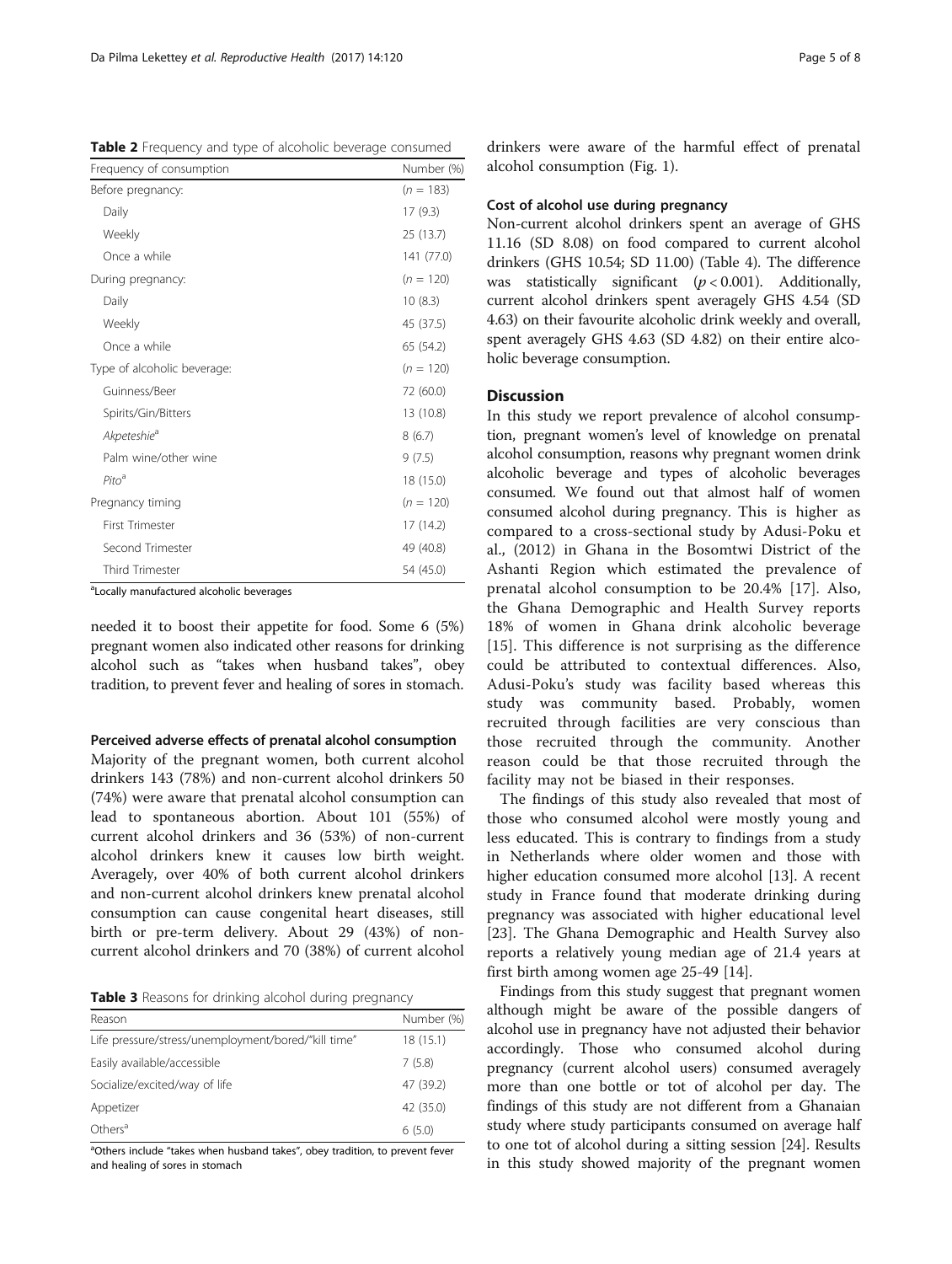<span id="page-5-0"></span>

drank beer either occasionally or frequently. A similar cross-sectional study on prevalence and predictors of Maternal Alcohol Consumption in 2 Regions of Ukraine reported that 92.7% of pregnant women surveyed had consumed alcohol before, 54.8% reported drinking alcohol in the first month of the pregnancy and 46.3% continued to drink alcohol throughout pregnancy [\[25\]](#page-7-0). Another study in the Netherlands found that, 69% of women consumed alcohol within 6 months before pregnancy and 22% during pregnancy [\[13](#page-7-0)]. This study found that among women, 73.2% had previous history of consuming alcohol. Prevalence of prenatal alcohol consumption exists despite the advice from World Health Organization, and the British Medical Association (BMA) that cautions pregnant women to refrain from alcohol, particularly during the first trimester [[26, 27](#page-7-0)]. Traditionally, the primary industry of occupation for the people of Ga Mashie has been fishing. Historically, the dynamics of the industry has always called for division of labor between men (who are involved in the actual fishing activities) and women (who have been mainly responsible for preservation, marketing and trading). Hence most of these women in the coastal town are financially independent themselves. Also, due to the cosmopolitan nature of this study site, the people are known to be involved in lots of social events. Hence, the prevalence of alcohol is likely to be high in this setting

Table 4 Average weekly expenditure on food and alcohol among pregnant women

| Items                                      | Average expenditure (GHS)               |                                      |  |
|--------------------------------------------|-----------------------------------------|--------------------------------------|--|
|                                            | Non-current alcohol<br>users $(N = 67)$ | Current alcohol<br>users $(N = 183)$ |  |
| Meal/food<br>(min, max), SD                | 11.16 (1.50,40.00),<br>± 8.08           | $10.54$ (1.50,70.00), $\pm$ 11.00    |  |
| Favorite alcoholic<br>drink (min, max), SD |                                         | 4.54 (0.50, 30.00), $\pm$ 4.63       |  |
| Entire alcoholic<br>drink (min, max), SD   |                                         | 4.63 (0.50, 32.00), $\pm$ 4.82       |  |

compared to the national average. This was very evident during the data collection where drinking spots were found in most homes entered with alcoholic beverages openly available for sale.

The alcohol content of beer is about 4%. One would think this would be expensive considering the fact that 60.4% are petty traders and 21.2% are unemployed. However in James Town, where outdoorings (naming ceremony), funerals and parties are very frequent, these pregnant women can have access to beer if they attend such events. Over 8% of pregnant women who currently consume alcohol admitted to drinking alcoholic beverage on a daily basis. About a quarter of those who consumed alcohol preferred Pito (a locally brewed alcoholic beverage) probably due to the fact that some homes produced the alcoholic beverage locally and was readily available and cheap. Wine was the least preferred alcoholic beverage in our findings. The study's findings are not consistent with the study by Adusi-Poku et al., (2013) who reported that the preferred alcoholic beverage that majority (36.4%) of the pregnant women consumed was akpeteshie (a locally brewed alcoholic beverage), liqueurs 27.3%, Guinness 18% and Beer 3.9%, which in this finding was the most preferred [[24](#page-7-0)]. Personal preferences might have influenced the observed differences.

This study has shown that the main source for their alcoholic beverage is through friends. More women also chose to consume alcohol because they needed it to boost their appetite for food. While most of these women preferred to drink at home, others go to drinking spots or naming ceremonies. Eaton et al., (2012) reported that 61.0% of the pregnant women favoured attending the bar to drink [[28](#page-7-0)]. The findings also indicated that non-current alcohol consumers were likely to spend more on food compared to alcohol consumers. This may be because, current alcohol consumers also spend extra money on alcoholic beverage. A survey by Slow Food UK on students in some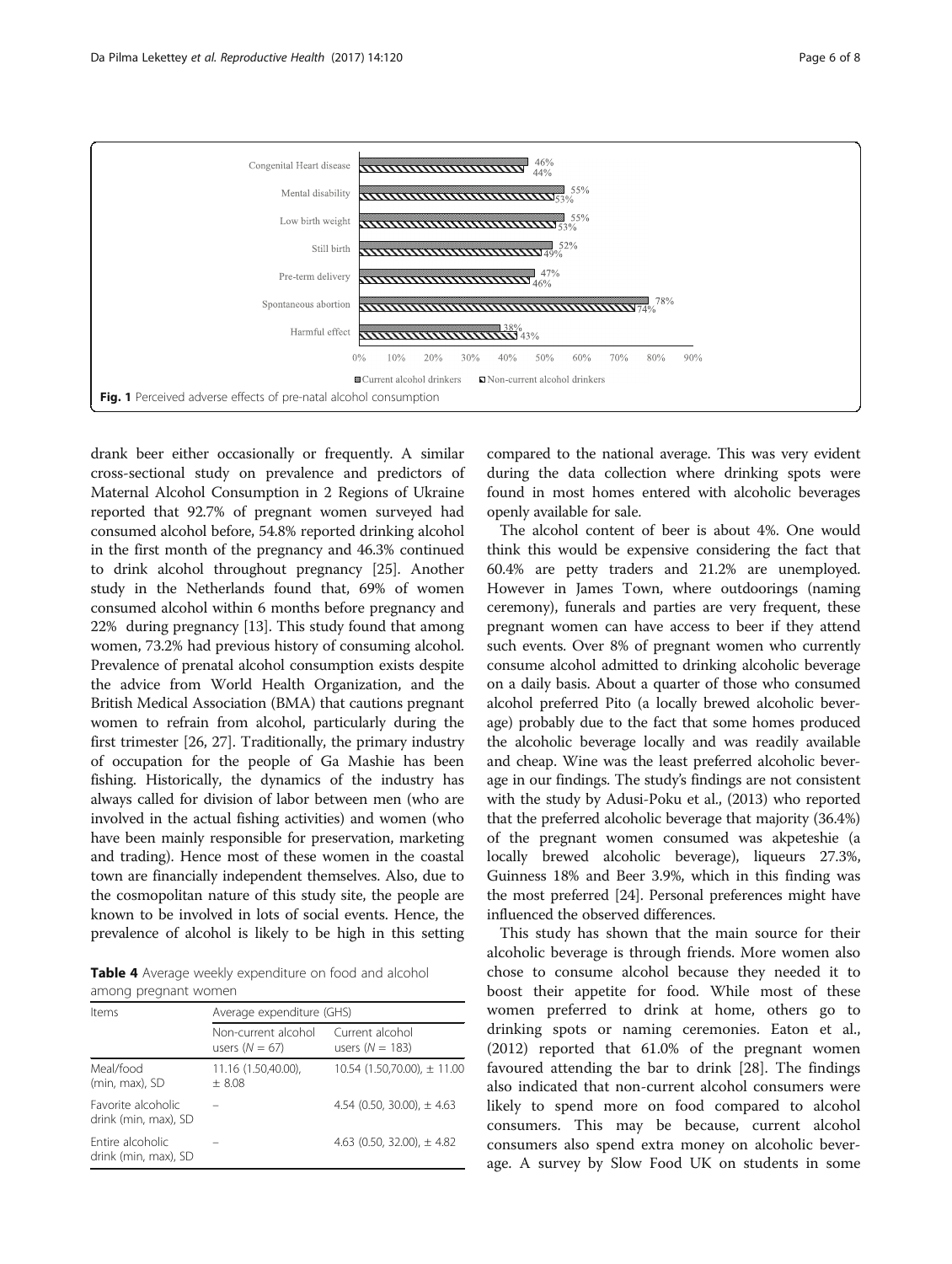<span id="page-6-0"></span>universities in the UK found that the average student weekly expenditure on alcohol is £20 or more, whilst around £10 is spent on food [[29](#page-7-0)].

Furthermore, our study revealed most (52%) of the pregnant women (current and non-current drinkers) knew the harmful effect of prenatal alcohol consumption yet consumed. This practice is indicative of addictive behaviour and also disregard for consequences considering the alcohol consumed might be free. For instance, majority of the pregnant women were aware that prenatal alcohol consumption can lead to spontaneous abortion, stillbirth, low birth weight and mental disability. A study in the late 90's in Western Cape on alcohol consumption by pregnant women estimated that 59.7% of pregnant women were aware that alcohol could have harmful effects on the foetus whilst 35.6% of the significant drinkers had a grade of insight or knowledge, ranging between minimal to excellent knowledge of the possible effects of alcohol on pregnancy and 8% of the women who apparently did not drink alcohol indicated any insight in this regard [\[30\]](#page-7-0). One of the limitations of our study is that pregnancy was by observation but not hospital confirmation. Another limitation is that prenatal alcohol consumption was self-reported. Unfortunately pregnant women may under report or over report prenatal alcohol usage.

## Conclusion

In summary, this study found that most pregnant women had previous history of consuming alcohol, however, it is encouraging that many women who drank alcohol reduced their alcohol intake during pregnancy. The linkage of prenatal alcohol consumption to fetal or infant development has several important policy and programmatic implications. Specifically, the fact that majority of women who consumed alcohol knew the harmful effects of prenatal alcohol consumption, yet continued to consume during pregnancy calls for promoting early literacy programs and ensuring basic needs are met to reduce the risk of problems during pregnancy and ensure the infant's health and development. To further improve problems associated with alcohol use during pregnancy, women need access to comprehensive health care to address their unmet health needs before and throughout their pregnancy. This should be followed by public health strategies to help them make informed decisions about reducing their alcohol consumption or abstaining. In addition, antenatal clinics can make screening for alcohol ingestion among attendees a part of protocols.

## Abbreviations

BMA: British Medical Association; GDHS: Ghana Demographic and Health Survey; SSA: Sub Saharan Africa; WHO: World Health Organisation

#### Acknowledgements

The study team acknowledges the contributions made by the faculty and staff of the Department of Social and Behavioural Sciences of the School of Public Health. The team further acknowledges all the community leaders and research assistant for their support during the data collection.

#### Funding

Funding for this study was provided by the Office of Research, Innovation and Development (ORID), University of Ghana, Legon.

### Availability of data and materials

Data supporting the findings will be available upon request sent to the corresponding author.

#### Authors' contributions

JDL was involved in the study design, data collection, data analysis and drafting of the manuscript. PDG participated in the study design, data analysis, drafting and reviewed the manuscript. SAA participated in the data analysis, drafting and reviewed the manuscript. MA participated in the study design, data analysis, drafting and reviewed the manuscript. All authors read and approved the final manuscript.

#### Ethics approval and consent to participate

Ethical approval for the study was obtained from the Ghana Health Service Ethics Review Board with the Ethics Approval Certificate Identification number (GHS-ERC: 53/04/14). Permission was also given by the Health Administration of Ashiedu Keteke Sub Metro. The purpose of the study was explained to respondents and their written consent was given.

#### Consent for publication

Not applicable.

#### Competing interests

The authors declare that they have no competing interest.

### Publisher's Note

Springer Nature remains neutral with regard to jurisdictional claims in published maps and institutional affiliations.

#### Author details

<sup>1</sup>Greater Accra Regional Hospital, Accra, Ghana. <sup>2</sup>Department of Social and Behavioral Sciences, School of Public Health, College of Health Sciences, University of Ghana, Legon, Accra, Ghana. <sup>3</sup>Department of Health Policy, Planning and Management, School of Public Health, College of Health Sciences, University of Ghana, P. O. Box LG13, Legon, Accra, Ghana.

## Received: 13 February 2017 Accepted: 12 September 2017 Published online: 26 September 2017

### References

- 1. Culley CL, Ramsey TD, Mugyenyi G, Kiwanuka GN, Ngonzi J, Macleod S, et al. Alcohol exposure among pregnant women in sub-saharan Africa: a systematic review. J Popul Ther Clin Pharmacol. 2013;20:e321–33.
- 2. GBD 2015 Mortality and Causes of Death Collaborators. Global, regional, and national life expectancy, all-cause mortality, and cause-specific mortality for 249 causes of death, 1980-2015: a systematic analysis for the Global Burden of Disease Study 2015. Lancet. 2016;388:1459–544.
- 3. Martinez P, Roislien J, Naidoo N, Clausen T. Alcohol abstinence and drinking among African women: data from the World Health Surveys. BMC Public Health. 2011:11:160.
- 4. United Nations. The sustainable development goals report. 2016.
- 5. Bradley KA. Badrinath S, Bush K, Boyd-Wickizer, Anawalt B. Medical risks for women who drink alcohol. J Gen Intern Med. 1998;13:627–39.
- 6. WHO. Health Topics: Pregnancy. Geneva, Switzerland: World Health Organization; 2016.
- 7. Asamoah BO, Agardh A. Alcohol consumption in relation to maternal deaths from induced-abortions in Ghana. Reprod Health. 2012;9:10.
- 8. Ethen MK, Ramadhani TA, Scheuerle AE, Canfield MA, Wyszynski DF, Druschel CM, et al. Alcohol consumption by women before and during pregnancy. Matern Child Health J. 2009;13:274–85.